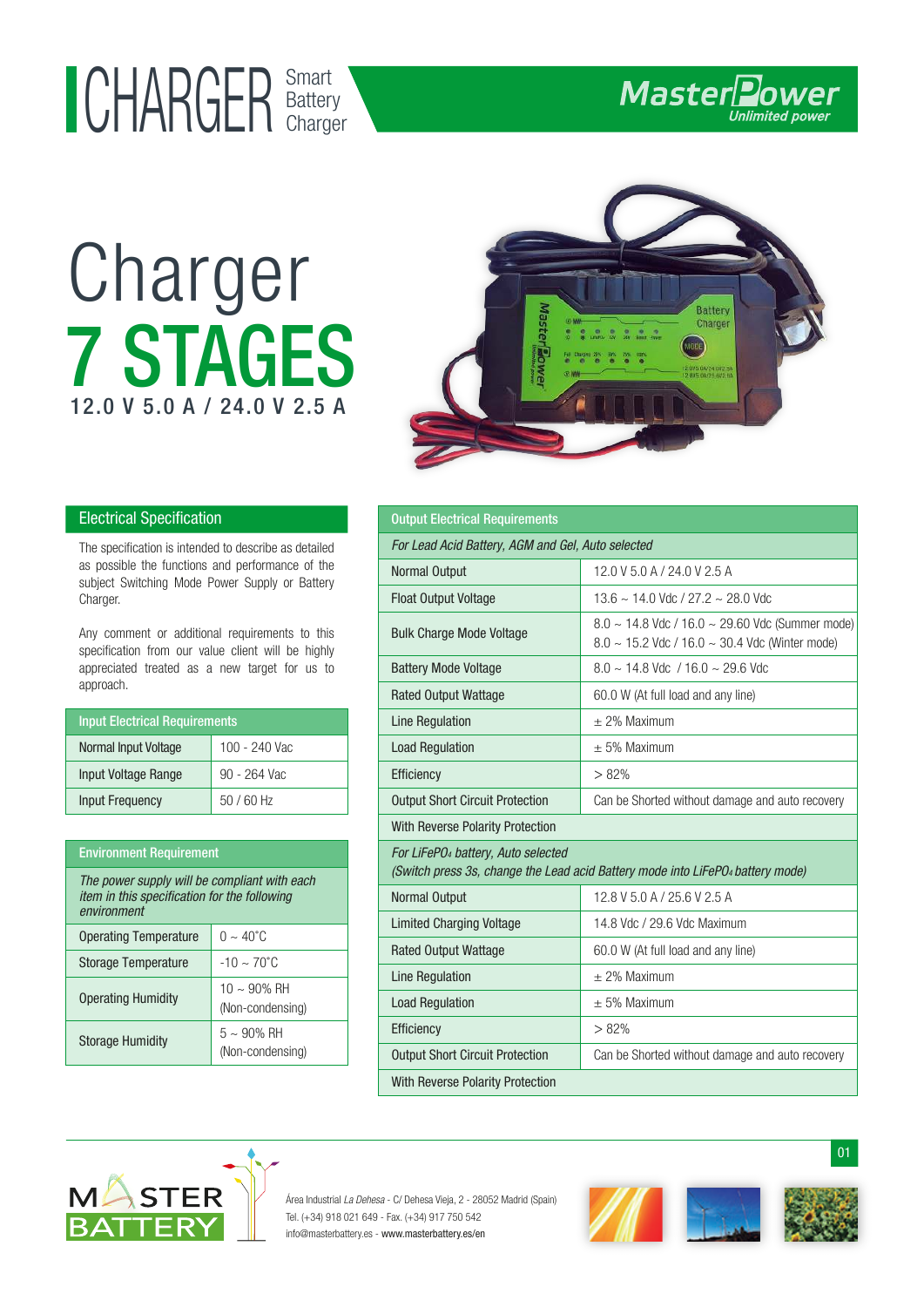## Smart UHAKULK Battery

| <b>Reliability</b>            |                                   |
|-------------------------------|-----------------------------------|
| <b>Hi-Pot Testing Voltage</b> | $I/P$ to $O/P$ : 3.0 (60sec) KVac |
| <b>Safety Standard</b>        | EN60335-2-29                      |
| <b>EMI Standard</b>           | EN55022B                          |

| <b>Mechanical Characteristics</b> |                                                                                                     |
|-----------------------------------|-----------------------------------------------------------------------------------------------------|
| Case                              | Desktop IP64                                                                                        |
| Case Size                         | 152*79*45.5 mm (L*W*H)                                                                              |
| Input Co                          | Europe Two Round Pins                                                                               |
| <b>Output Cable</b>               | 1.0 m 18# with changeable plug<br>0.5 m extra cable with alligators<br>0.5 m extra cable with rings |

| Packing                |                          |
|------------------------|--------------------------|
| White Box Size         | 225*106*85 mm (L*W*H)    |
| <b>Carton Quantity</b> | 24 pcs                   |
| <b>Carton Size</b>     | 470*445*285 mm (L*W*H)   |
| <b>Gross Weight</b>    | About 19.5 kg per carton |

| <b>LED Instruction Manual</b>   |                                                                                                       |
|---------------------------------|-------------------------------------------------------------------------------------------------------|
| Charger Connect to 230 Vac      | Power LED indicate Green                                                                              |
| Charging                        | Charging LED indicate Red                                                                             |
| <b>Charging Status</b>          | LED Power indicate Green when up 25%, 50%, 75%<br>100% power<br>Full Charged: Full LED indicate Green |
| For Lead Acid Battery           | Boost LED / 12V LED / 24V LED LED indicate Orange<br>Winter LED / Summer LED indicate Orange          |
| For LiFePO <sub>4</sub> Battery | LiFePO <sub>4</sub> LED indicate Orange                                                               |

| <b>Lead Acid Battery Charging</b> |        |
|-----------------------------------|--------|
| <b>IFD</b> Indication             | Status |
| 12V or 24V LFD                    | ΟN     |
| <b>Boost LED</b>                  | 0FF    |
| <b>Winter or Summer LED</b>       | ΩN     |
| LiFePO <sub>4</sub> LED           | NEE    |

| <b>LiFePO<sub>4</sub></b> Battery Charging |                |
|--------------------------------------------|----------------|
| <b>LED</b> Indication                      | <b>Status</b>  |
| 12V or 24V LED                             | 0 <sub>N</sub> |
| <b>Boost LED</b>                           | 0FF            |
| Winter or Summer LED                       | 0N             |
| LiFePO <sub>4</sub> LED                    | 0N             |



Área Industrial La Dehesa - C/ Dehesa Vieja, 2 - 28052 Madrid (Spain) Tel. (+34) 918 021 649 - Fax. (+34) 917 750 542 info@masterbattery.es - www.masterbattery.es/en